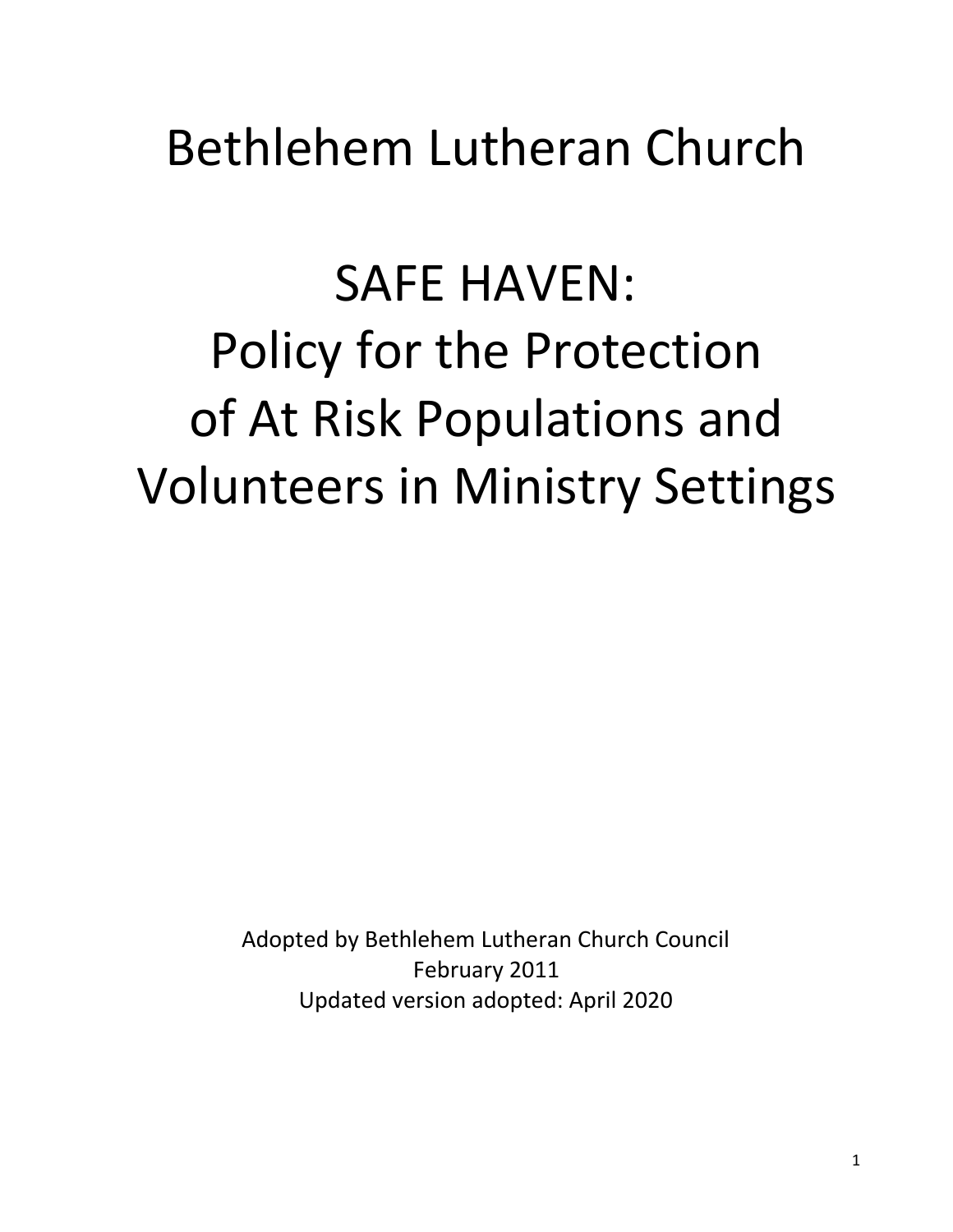Adapted from *Model Policies for the Protection of Children and Youth from Abuse* developed by The Church Pension Group in partnership with The Nathan Network

Bethlehem Lutheran Church Safe Haven Team Members: Deaconess Kristen Baltrum, Jane Lahman, Mary Mahlendorf, Chili Chullino, Sharon Kirby-Cole, Amanda Dawson.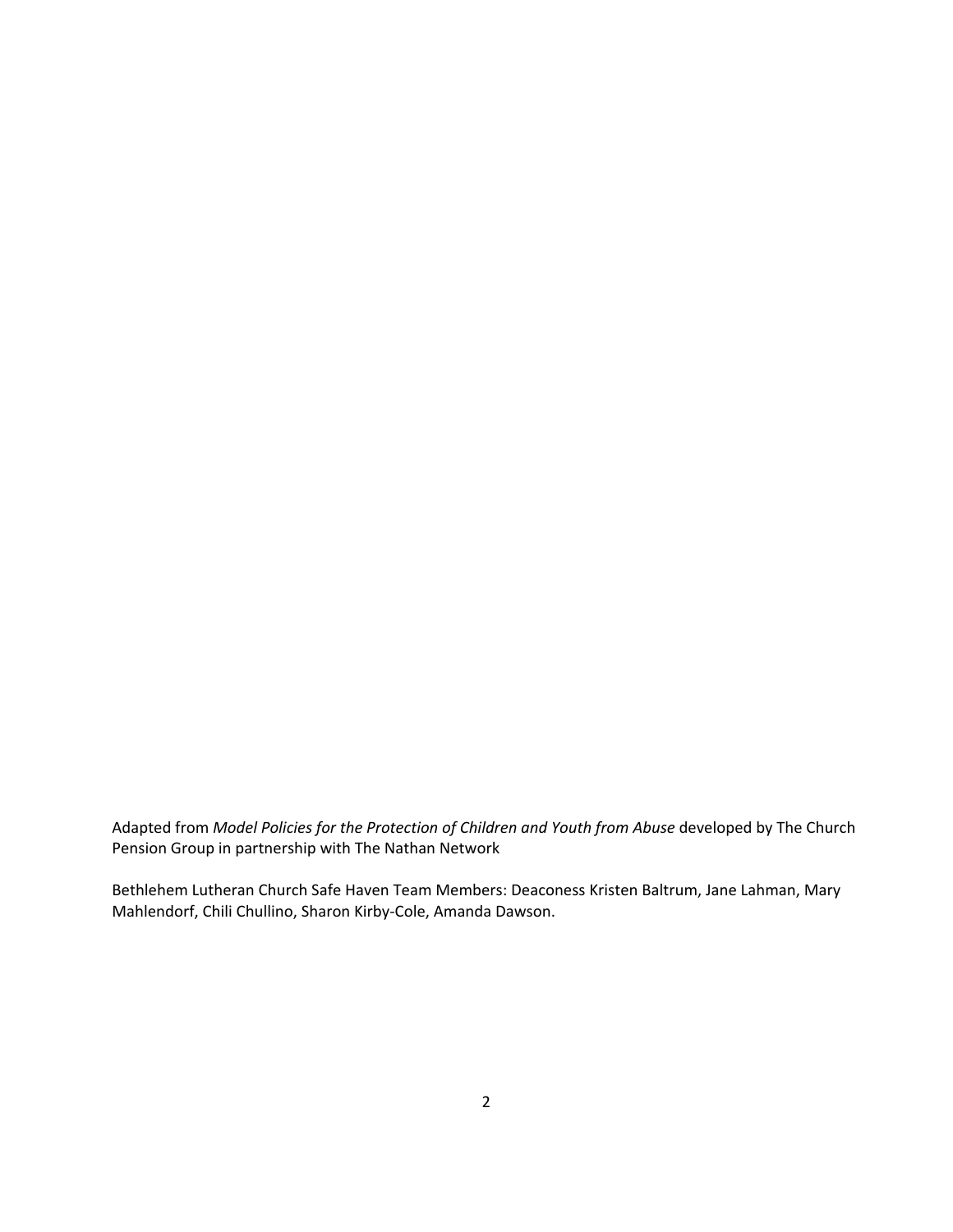### **CONTENTS**

#### **General Definitions**

- A. Church Personnel
- B. Children and Youth
- C. Church Personnel who Work With or Around Children or Youth
- D. Types of Abuse
- E. Background Checks

#### **Code of Conduct for Protection of Children and Youth**

#### **Safeguards for Children and Youth**

- A. Screening and Selection
- B. Education and Training Requirements
- C. Monitoring and Supervision of Programs
- D. General Conduct for the Protection of Children and Youth

#### **Responding to Problems**

- A. Reporting Inappropriate Behaviors or Policy Violations with Children or Youth
- B. Reporting Suspected Abuse of Children or Youth

#### **Appendices**

- A. Guidelines for Appropriate Affection
- B. Confidential Notice of Concern
- C. Application to work with Children or Youth, or be a key holder for the facility, grounds, or digital property Bethlehem Lutheran Church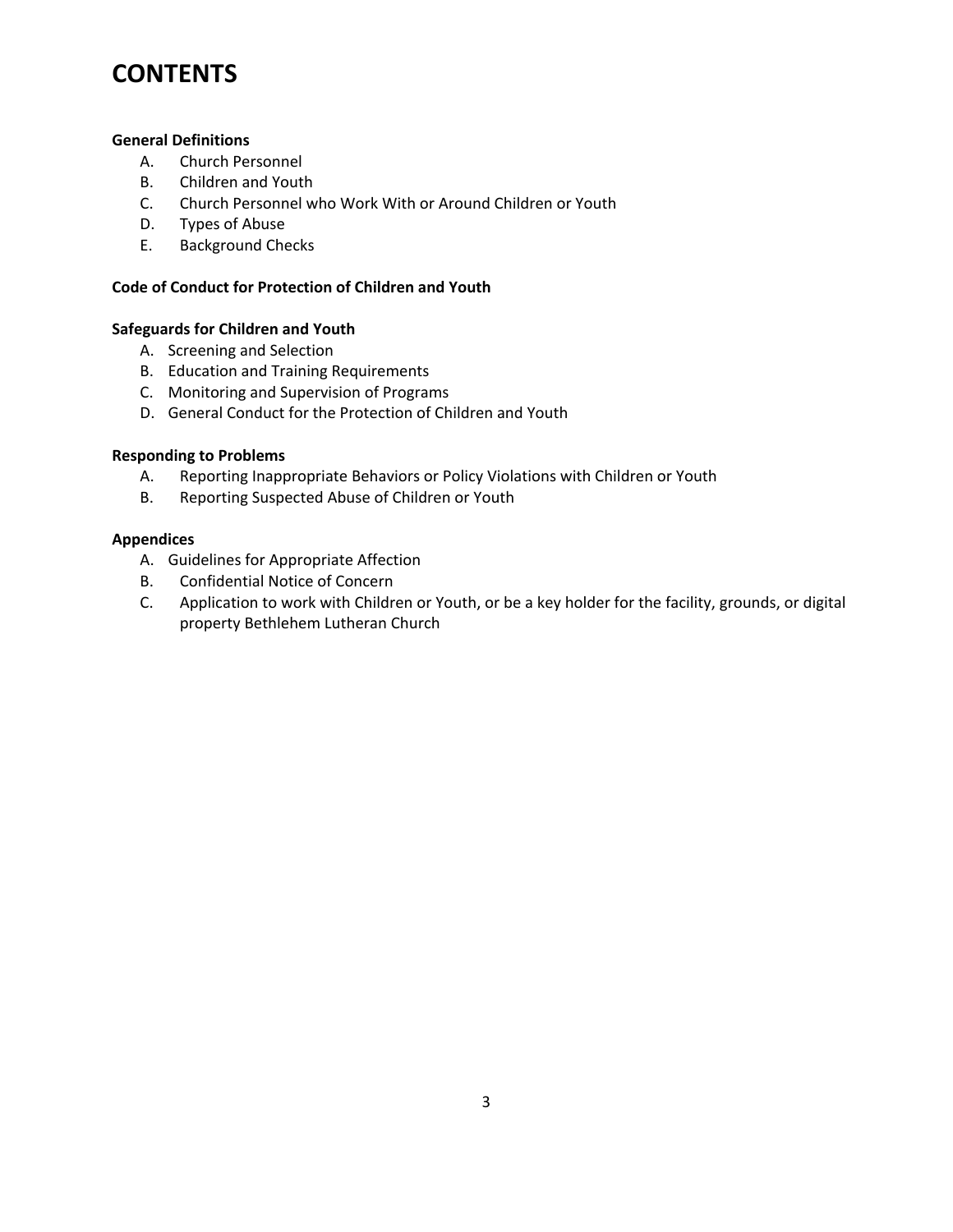# **General Definitions**

#### **A. Church Personnel**

For purposes of this policy, the following are included in the definition of Church Personnel when they are functioning in their respective roles for Bethlehem Lutheran Church (BLC):

- 1. All clergy in ministry or service to Bethlehem Lutheran Church.
- 2. All paid personnel, either on Bethlehem Lutheran staff, or those who contract their services to or from the synod, its congregations, schools or other agencies.
- 3. Volunteers, including all who work with or around children and/or youth, have keys to the facility, or manage any sort of financial component of the ministry of Bethlehem Lutheran Church. (For a more detailed description of volunteers who work with or around children and/or youth, see "C" below.)

#### **B. Children and Youth**

A *child* is defined as anyone under the age of 12 years. A *youth* is defined as anyone who is at least 12 years old, but not yet 18 years old. A youth may also be an individual who is 18 years old or older and still in high school.

#### **C. Church Personnel who Work With or Around Children or Youth**

For purposes of this policy, the following are included in the definition of *Church Personnel Who Work With or Around Children or Youth*:

- 1. All clergy in ministry or service to Bethlehem Lutheran Church.
- 2. All paid or volunteer Church Personnel whose work regularly takes them throughout the facility or grounds or who have keys giving them access to BLC property, both physical and/or digital.
- 3. All persons who supervise (or assist with supervising) children or youth, in ministries, programs or activities.
- 4. All adults over the age of 21 who provide transportation to children or youth without other adults in the vehicle for Bethlehem Lutheran Church sanctioned events.
- 5. Any paid personnel whose living quarters are on the grounds of Bethlehem Lutheran Church or other related agency.

Examples of Church Personnel who Work With or Around Children or Youth include, but are not limited to:

- Lay youth ministers
- Volunteer youth leaders
- Children's or youth choir directors
- Musicians who work with children or youth
- All Church Personnel who work or assist in the nursery
- All staff, whether volunteer or paid, at church camps
- Adults who participate in overnight activities with children or youth
- Sunday School teachers
- Mentors

#### **D. Types of Abuse**

1. Physical abuse is non-accidental injury which is intentionally inflicted upon a child or youth.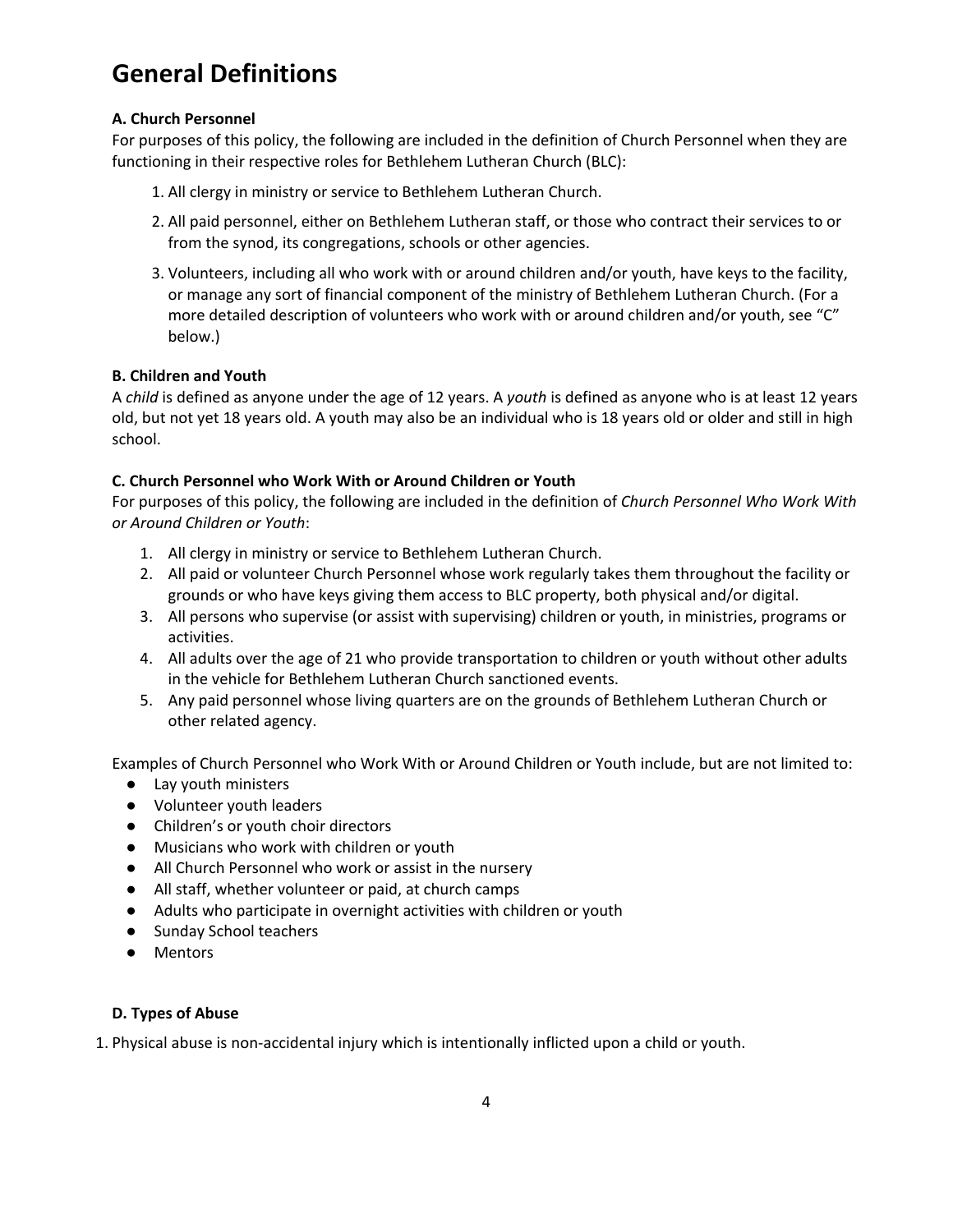- 2. Sexual abuse perpetrated by an adult is any contact or activity of a sexual nature that occurs between a child or youth and an adult. This includes any activity, which is meant to arouse or gratify the sexual desires of the adult, child or youth. This also includes anything considered to be harassing, stalking, injuring, intimidating, threatening, or of sexual nature on any social media platform or electronic communication tool.
- 3. Sexual abuse perpetrated by another child or youth is any contact or activity of a sexual nature that occurs between a child or youth and another child or youth when there is no consent, when consent is not possible, or when one child or youth has power over the other child or youth. This includes any activity which is meant to arouse or gratify the sexual desires of any of the children or youth. This also includes anything considered to be harassing, stalking, injuring, intimidating, threatening, or of sexual nature on any social media platform or electronic communication tool.
- 4. Emotional abuse is mental or emotional injury to a child or youth that results in an observable and material impairment in the child or youth's growth, development or psychological functioning. This also includes anything considered to be harassing, stalking, injuring, intimidating, threatening, or of sexual nature on any social media platform or electronic communication tool.
- 5. Neglect is the failure to provide for a child or youth's basic needs or the failure to protect a child or youth from harm.
- 6. Economic exploitation is the deliberate misplacement, exploitation, or wrongful temporary or permanent use of a child or youth's belongings or money.

#### **E. Background Checks**

- 1. Background checks are secured through Sterling Volunteers which maintains automatic updates on current criminal checks. These checks include:
	- Clear Status Government Watch List Search (OFAC)
	- Clear Status DOJ Sex Offender
	- Clear Status CO-State of Colorado State Criminal Search
- 2. Bethlehem Lutheran Church must receive permission from a volunteer before entering the volunteer's name into the Sterling Volunteer system.
- 3. The Senior Pastor maintains all access to Sterling Volunteers and background check reports.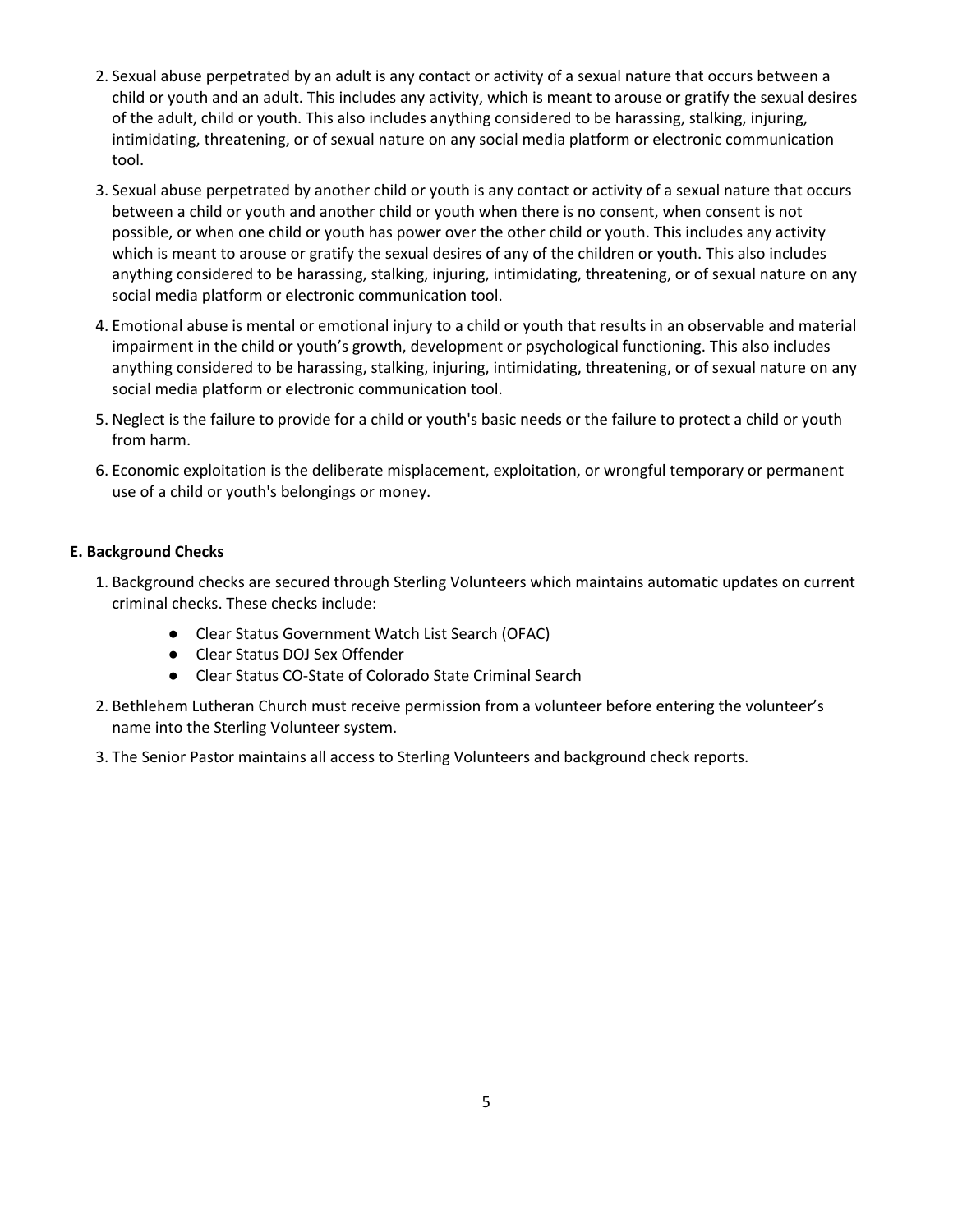# Code of Conduct for the Protection of Children and Youth

Relationships among people are at the foundation of Christian ministry and as such are central to the life of the church. Defining healthy and safe relationships through policies and codes of conduct is not meant, in any way, to undermine the strength and importance of personal interaction in our ministries. Rather, it is to assist in more clearly defining behaviors and practices that allow the church to more fully demonstrate its love and compassion for children and youth in sincere and genuine relationships. Relationships are the good foundation from which we serve.

Relationships in ministry should, ideally, always be experienced as caring and without intention to do harm or allow harm to occur. This Code of Conduct has been adopted by Bethlehem Lutheran Church to help the congregation create safe environments for children and youth and for those who minister to them as well as care for our facility. All Church Personnel are asked to carefully consider each statement in the Code and within the Policies for the Protection of Children and Youth from Abuse before agreeing to adhere to the statements and continue in service to the church.

- Church Personnel agree to do their best to prevent abuse and neglect among children and youth involved in church activities and services.
- Church Personnel agree to not physically, sexually or emotionally abuse or neglect a child or youth.
- Church Personnel agree to comply with the policies for general conduct with children and youth as defined in this document.
- Church Personnel agree to comply with the Guidelines for Appropriate Affection with children and youth.
- In the event that Church Personnel observe any inappropriate behaviors or possible policy violations with respect to children or youth, said personnel agree to immediately report their observations.
- All Church Personnel acknowledge their obligation and responsibility to protect children and youth and agree to report known or suspected abuse of children or youth to appropriate church leaders and state authorities in accordance with these policies.
- Church Personnel understand that the church will not tolerate abuse of children and youth and agree to honor this position in spirit and in action.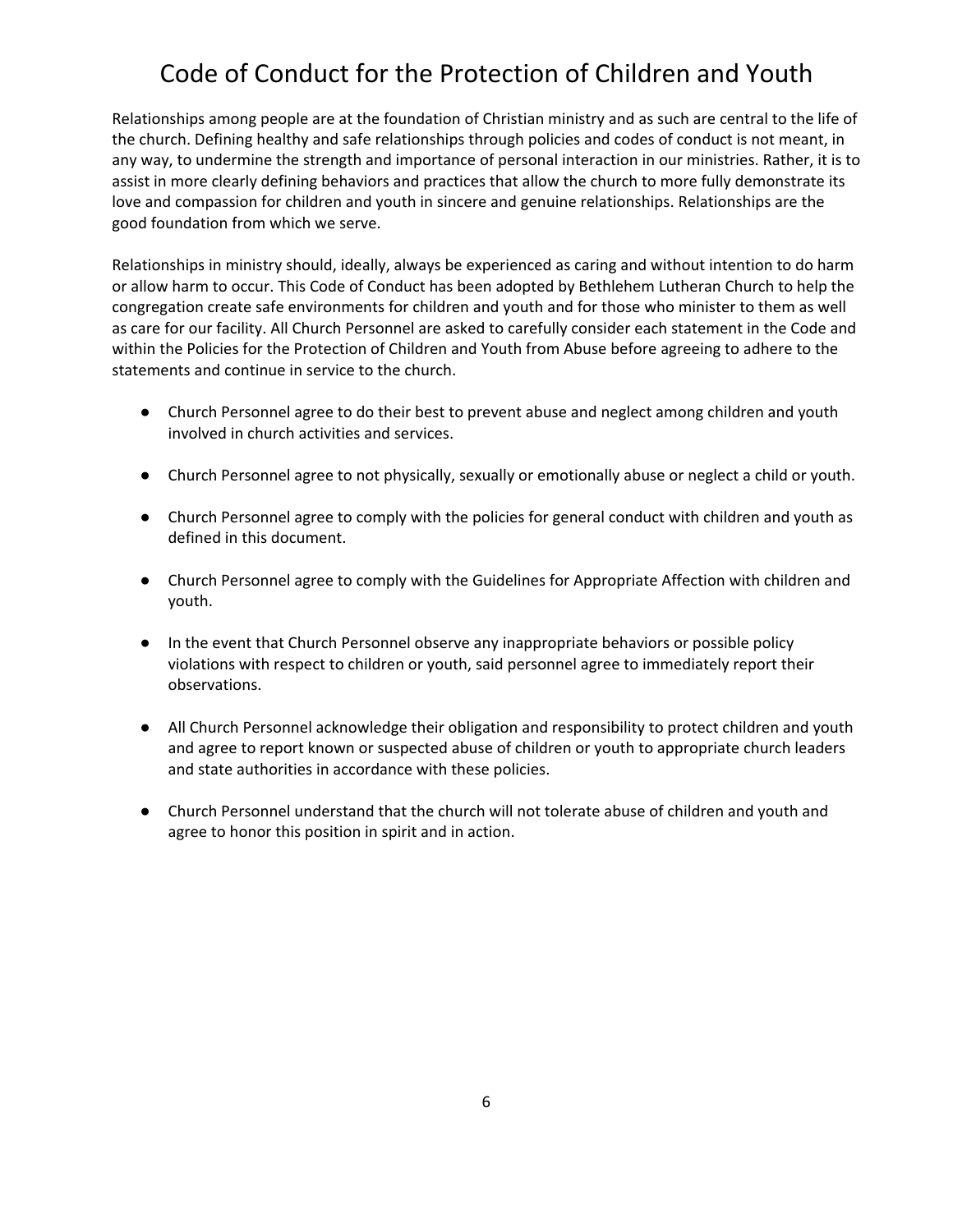# **Safeguards for Children and Youth**

#### **A. Screening and Selection**

1. Any and all Church Personnel who Work With or Around Children or Youth shall be screened and selected utilizing at least the following:

a. **A Standard Application** completed by the applicant that includes an authorization for the release of information to conduct background checks and a signature on the **Code of Conduct** (Appendix C). b. **Criminal Records Check** in any state where the applicant has resided during the past seven (7) years, and other states, if any, as determined by the church.

c. **Sexual Offender Registry Check** in any state where the applicant has resided during the past seven (7) years.

d. **Individual Interview** with the applicant, at the discretion of the Senior Pastor.

e. **Driving or Motor Vehicle Records Check** if the person may be transporting children or youth.

2. All information gathered about an applicant will be carefully reviewed and evaluated by the Senior Pastor to make a determination, in consultation with others as necessary [for example the Council President and/or Council Vice-President] as to whether or not the person is appropriate to work with children or youth.

3. Church Personnel who work with or around children or youth must have a personnel file that is kept where other church records are kept.

4. Church Personnel who transfer within the Rocky Mountain Synod and apply (or are asked to apply) for, or who undertake a position working with or around children or youth, are required to undergo the same screening and selection process as outlined in Section A. 1–3 above. This requirement may be met through a transfer of a copy of their personnel file to the new congregation, school, agency, or program together with completion of a new application, individual interview and reference checks with the congregations, schools, agencies or other programs for which the applicant has worked with or around children or youth since the screening was last done as shown in the applicant's personnel file.

5. Any person interacting with children or youth, paid or volunteer, contracted by an outside organization is subject to BLC's background check process unless verification can be made by the contracting organization.

#### **B. Education and Training Requirements**

- 1. Two hours of child abuse prevention education and training is required for all Church Personnel who Work With or Around Children or Youth. This training will be provided by Bethlehem Lutheran Church once annually. If a volunteer is unable to attend the provided training or training is necessary before serving, they will be directed to other appropriate local organizations for such training.
- 2. Church Personnel who are responsible for screening, selection and supervision of others in programs for children and youth are required to complete an additional three (3) hours of specialized education and training in screening, selection and monitoring every five (5) years.
- 3. Adults who provide Children's Sermons are required to participate in annual training for the protection of children and youth. If a volunteer is unable to attend the provided training or training is necessary before serving, they will be directed to other appropriate local organizations for such training.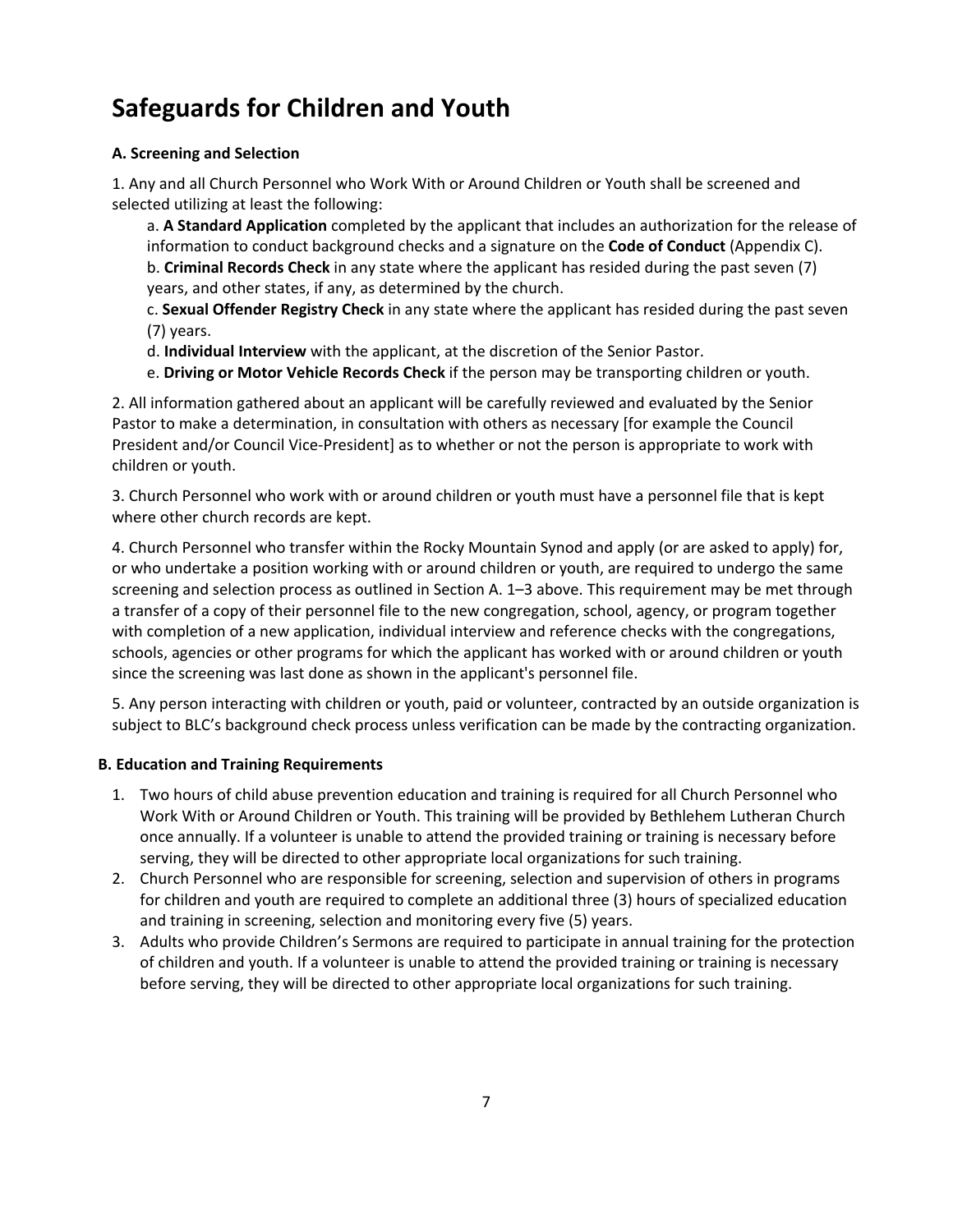#### **C. Monitoring and Supervision of Programs**

The structural guidelines and standards are covered in both this **Monitoring and Supervision** section and in the following section, **General Conduct for the Protection of Children and Youth**. The behaviors and interactions of persons with children and youth that need to be monitored and supervised are covered in the section on **General Conduct for the Protection of Children and Youth** (see D. below) and in the **Guidelines for Appropriate Affection** (Appendix A).

- 1. Every program for children and youth must have established ratios for adults and children. (1:12 when other programs are running simultaneously on the church property, 2:12 when this is the only programming running on church property, 1:5 when off property. Additionally at least one male and one female leader, unrelated to one another, are required for all co-ed events, activities, and retreats. See 8. below.) Compliance with the established ratios is required at all times.
- 2. It is expected that when Church Personnel are meeting in a one-on-one situation with a youth or child, that meeting is taking place in a public environment where both parties can be clearly seen. If the adult will be driving the youth to or from this meeting, additional written permission from a parent must be obtained. Text message or email is acceptable as written permission.
- 3. Church Personnel over the age of 21 must directly supervise Church Personnel under the age of 18 and be physically present during all activities.
- 4. Volunteers are not permitted to develop new programs, ministries or activities for children and youth without approval from theSenior Pastor and/or Council President or Council Vice-President. Requests to develop new activities should be submitted in writing to the above staff. The staff will consider whether the plan for a new activity includes adequate adult supervision.
- 5. Each program will develop age-appropriate procedures to ensure the safety of children and youth using restrooms and showers or baths. Questions about procedures can be directed to Senior Pastor or other supervising program staff.
- 6. When supervising or assisting private activities such as dressing, showering or diapering infants or children, Church Personnel will remain in an area observable by other adults or work in pairs.

#### **D. General Conduct for the Protection of Children and Youth**

The following guidelines are intended to assist Church Personnel in monitoring and supervising behaviors and interactions with children and youth to identify and stop those that may be inherently harmful to children or youth, that are the type used by child molesters to groom children, youth and their parents, or that may create the conditions where abuse can occur more easily. These guidelines should also be used to make decisions about interactions with children and youth in church-sponsored and affiliated programs. They are not designed or intended to address interactions within families. When exceptions to these guidelines must be made, they should be reported to the supervisor of the Church Personnel making the exception as soon as possible.

- 1. All Church Personnel who work with children or youth must agree to comply with the Bethlehem Lutheran Church **Guidelines for Appropriate Affection** (Appendix A).
- 2. No person will be allowed to volunteer to work with Children or Youth until the person has been known to the clergy and has become a member of the Congregation, or at the discretion of the Senior Pastor.
- 3. Programs for infants and children under five (5) years old will have procedures to ensure that children are released only to their parents or legal guardians or those designated by them.
- 4. Church Personnel are prohibited from the use, possession, distribution, or being under the influence of alcohol, illegal drugs, or the misuse of legal drugs while participating in or assisting with programs or activities specifically for children or youth.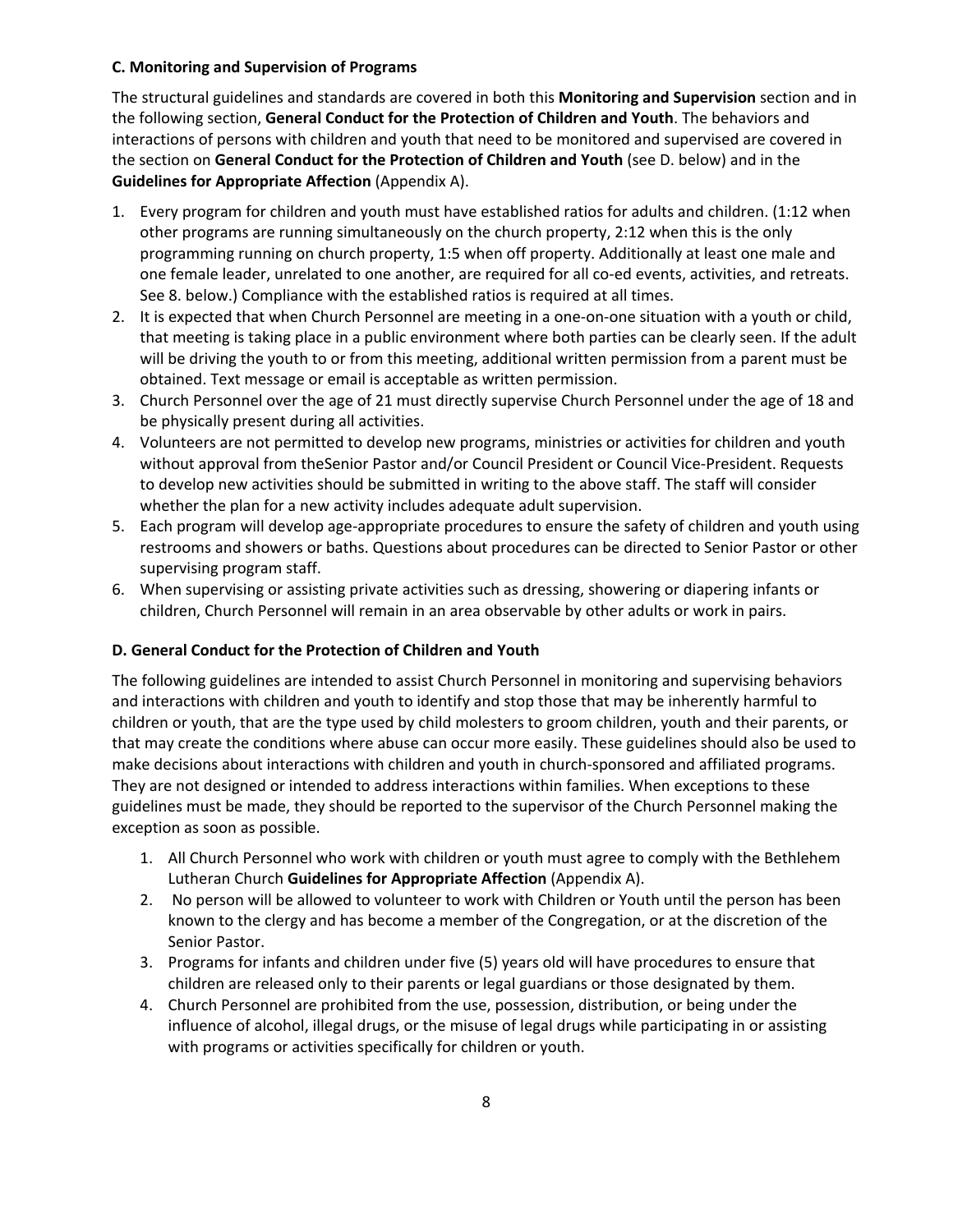- 5. Parents or guardians must complete written permission forms before Church Personnel transport children and youth for a church sponsored activity or for any purpose on more than an occasional basis.
- 6. Church Personnel will respond to children and youth with respect, consideration and equal treatment, regardless of sex, race, religion, sexual orientation, gender identity, ability, culture or socio-economic status. Church Personnel will portray a positive role model for children and youth by maintaining an attitude of respect, patience, and maturity. They will avoid even the appearance of favoritism.
- 7. One-to-one counseling with children or youth will be done in an open or public or other place where private conversations are possible but occur in full view of others.
- 8. Church Personnel are prohibited from dating or becoming romantically involved with a child or youth.
- 9. Church Personnel are prohibited from having sexual contact with a child or youth.
- 10. Church Personnel are prohibited from possessing any sexually oriented materials (magazines, cards, videos, films, clothing etc.) on church property or in the presence of children or youth except as expressly permitted as part of a pre-authorized educational program.
- 11. Church Personnel are prohibited from using the Internet to view or download any sexually oriented materials on church property or in the presence of children or youth.
- 12. Church Personnel are prohibited from discussing their own sexual activities, including dreams and fantasies, or discussing their use of sexually oriented or explicit materials such as pornography, videos or materials on or from the Internet, with children or youth.
- 13. Church Personnel are prohibited from sleeping in the same beds or sleeping bags, while in a tents, hotel rooms or other rooms with children or youth even if the adult is an immediate family member of all children or youth in the bed, sleeping bag, tent, hotel room or other room, per ELCA and Rocky Mountain Synod guidelines.
- 14. Church Personnel are prohibited from dressing, undressing, bathing, or showering in the presence of children or youth.
- 15. Church Personnel are prohibited from using physical punishment in any way for behavior management of children and youth. No form of physical discipline is acceptable. This prohibition includes spanking, slapping, pinching, hitting, or any other physical force. Physical force may only be used to stop a behavior that may cause immediate harm to the individual or to a child, youth or others. If this happens, a Confidential Notice of Concern will be filed. (Appendix B)
- 16. Church Personnel are prohibited from using harsh language, profanity, degrading punishment, or mechanical restraint such as rope or tape for behavior management.
- 17. Church Personnel are prohibited from participating in or allowing others to conduct any hazing activities relating to children's or youth ministry or camp activities.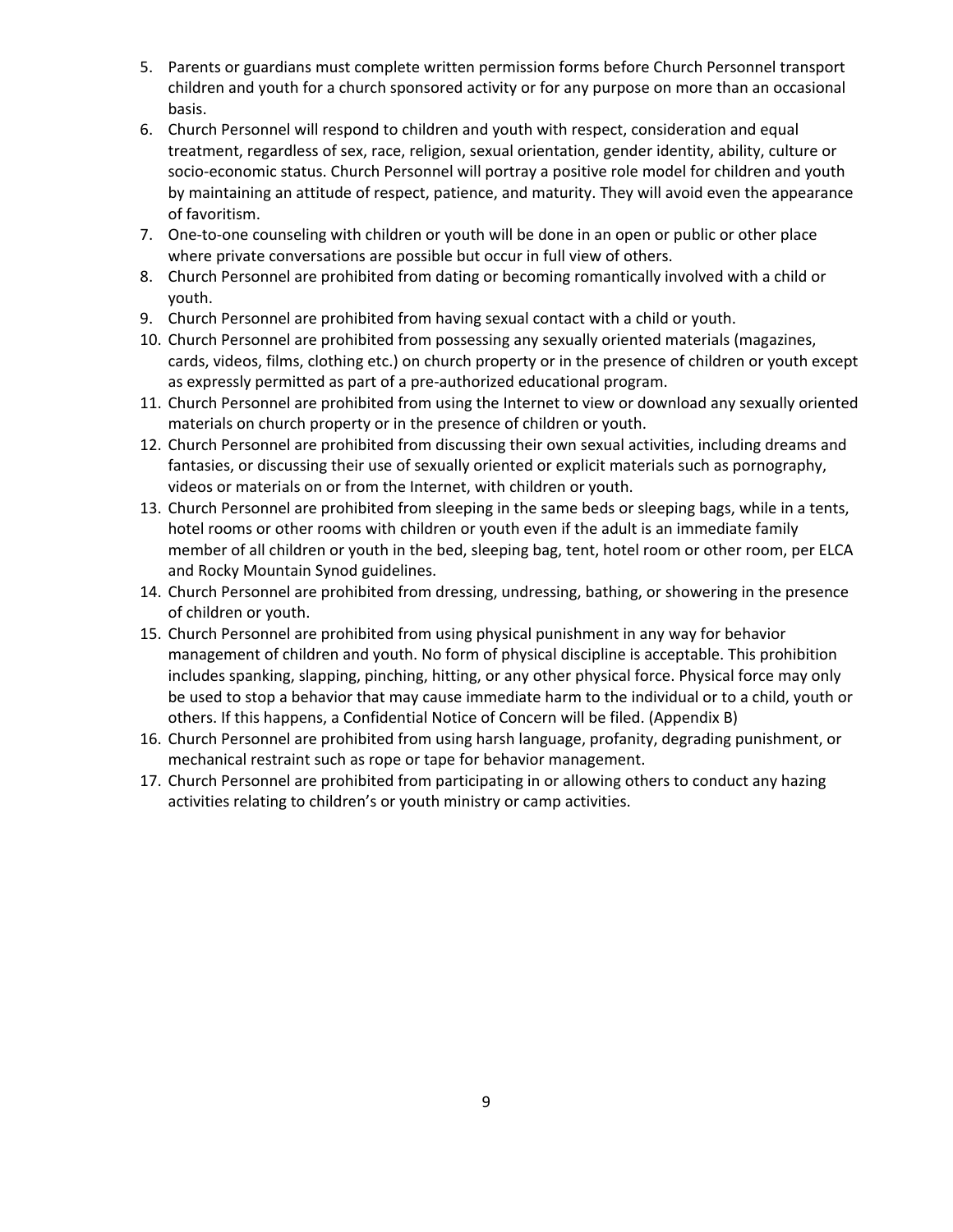## **Responding to Problems**

#### **A. Reporting Inappropriate Behaviors or Policy Violations with Children or Youth**

- 1. When Church Personnel observe any inappropriate behaviors, behaviors that are inconsistent with the **Guidelines for Appropriate Affection**, or behaviors which may violate any provision of these **Policies for the Protection of Children and Youth from Abuse**, they must immediately report their observations. Examples of inappropriate behaviors or policy violations would be seeking private time with children or youth, taking children or youth on overnight trips without other adults, swearing or making suggestive comments to children or youth, or selecting or using staff or volunteers without the required screening.
- 2. Such inappropriate behaviors or possible policy violations that relate to interactions with children or youth should be reported in the following ways, in order, as deemed necessary by Senior Pastor and/or Council President or Council Vice-President.
	- a. A telephone call or meeting with the immediate supervisor of the person

b. A telephone call or meeting with the Senior Pastor

c. A telephone call or meeting with a Council President if the person is the Senior Pastor

d. A telephone call, meeting or written correspondence to the Bishop of the Rocky Mountain Synod e. Submission of a **Notice of Concern** (Appendix B), signed or unsigned, to the Bishop of the Rocky Mountain Synod

3. All reports of inappropriate behavior or policy violations with children or youth will be taken seriously.

#### **B. Reporting Suspected Abuse of Children or Youth**

- 1. All staff and regular volunteers working with children or youth are required by this policy to report known or suspected abuse of children or youth to the appropriate state authorities.
- 2. Failure to report suspected abuse of children or youth may be a crime. Reports may be made confidentially or anonymously. Every state provides immunity from civil liability for persons required to report suspected abuse in good faith and without malice. Simply stated, "in good faith" means that the person submitting the report believes what he or she is reporting to be true.
- 3. In addition to reporting to the state authorities, Church Personnel are required to report any suspected or known abuse of children or youth that may have been perpetrated by Church Personnel directly to the Senior Pastor of Bethlehem Lutheran Church so that immediate and proper steps may be taken to ensure the safety of alleged victims.
- 4. Reports of suspected or known abuse that involve Church Personnel may be reported to the Rocky Mountain Synod in the following ways: a. A telephone call, meeting or written correspondence to the Bishop

b. A telephone call or meeting with the Senior Pastor, if the Senior Pastor is not the person of

concern

c. Submission of a **Notice of Concern** (Appendix B), signed or unsigned, to the Bishop

5. The Rocky Mountain Synod and Bethlehem Lutheran Church will cooperate with any investigation by state authorities to the fullest extent appropriate and inform authorities that a concurrent internal investigation will be directed by the Rocky Mountain Synod of the ELCA.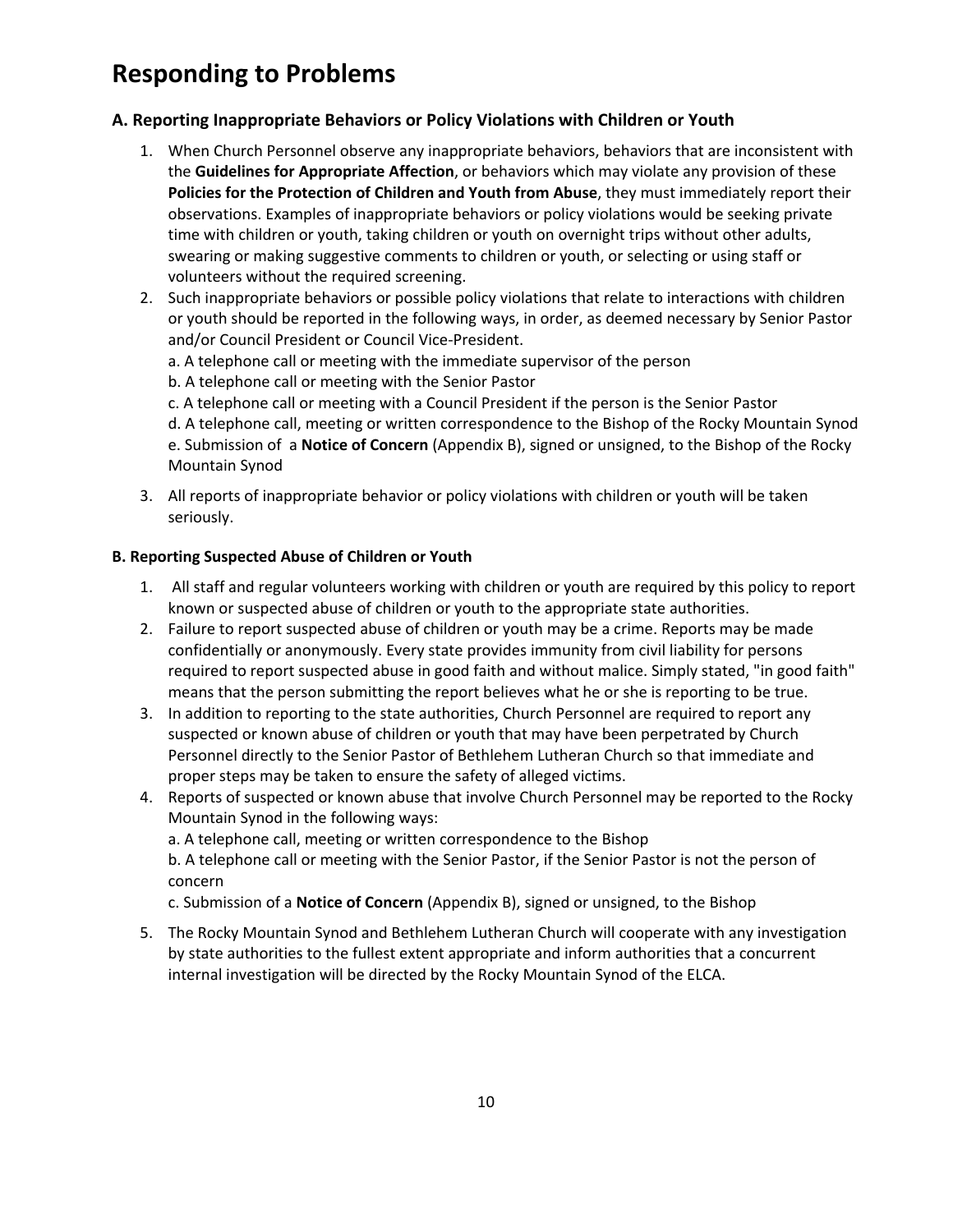### **APPENDIX A Guidelines for Appropriate Affection**

The Rocky Mountain Synod and Bethlehem Lutheran Church are committed to creating and promoting a positive, nurturing environment for our children's and youth ministries that protect our children and youth from abuse and also protect our Church Personnel from misunderstandings. When creating safe boundaries for children and youth, it is important to establish what types of affection are appropriate and inappropriate, otherwise that decision is left to each individual. Stating which behaviors are appropriate and inappropriate allows Church Personnel to comfortably show positive affection in ministry, and yet identify individuals who are not maintaining safe boundaries with children or youth. These guidelines are based, in large part, on avoiding behaviors known to be used by child molesters to groom children or youth and their parents for future abuse. The following guidelines are to be carefully followed by all Church Personnel working around or with children or youth.

- 1. Love and affection are part of church life and ministry. There are many ways to demonstrate affection yet maintain positive and safe boundaries. Some POSITIVE and APPROPRIATE forms of affection include:
	- Brief hugs
	- Pats on the shoulder or back
	- Handshakes
	- "High-fives"
	- Verbal praise
	- Touching hands, faces, shoulders and arms of children or youth
	- Arms around shoulders
	- Holding hands while walking with small children
	- Sitting beside small children
	- Kneeling or bending down for hugs with small children
	- Holding hands during prayer
	- Pats on the head when culturally appropriate (for example, this gesture should typically be avoided in some Asian communities).
- 2. The following forms of affection are considered INAPPROPRIATE with children and youth in ministry setting because many of them are the behaviors that child molesters use to groom children or youth and their parents for later molestation or can be, in and of themselves, forms of sexual abuse:
	- Inappropriate or lengthy embraces
	- Kisses on the mouth
	- Holding children over three years old on the lap
	- Touching bottoms, chests or genital areas (other than for appropriate diapering or toileting of infants and toddlers)
	- Showing affection in isolated areas such as bedrooms, closets, staff-only areas or other private rooms
	- Occupying a bed with a child or youth
	- Touching knees or legs of children or youth
	- Wrestling with children or youth
	- Tickling children or youth
	- Piggyback rides
	- Any type of massage given by a child or youth to an adult
	- Any type of massage given by an adult to a child or youth
	- Any form of unwanted affection
	- Comments or compliments (spoken, written, or electronic) that relate to physique or body development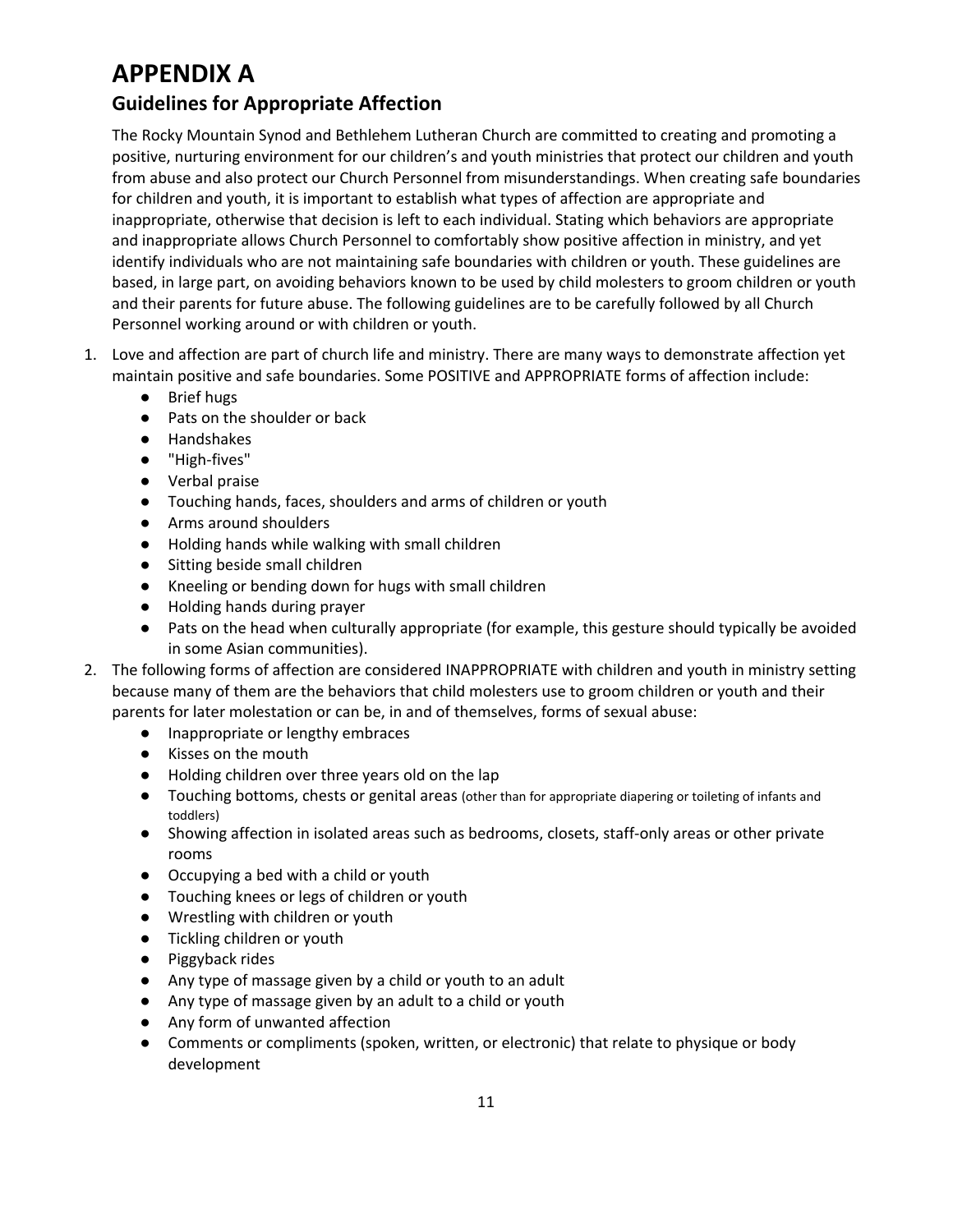- (for example, "You sure are developing," or "You look really hot in those jeans.")
- Snapping bras, giving wedgies, or similar touch of underwear whether or not it is covered by other clothing
- Private meals with individual children or youth in a non-public place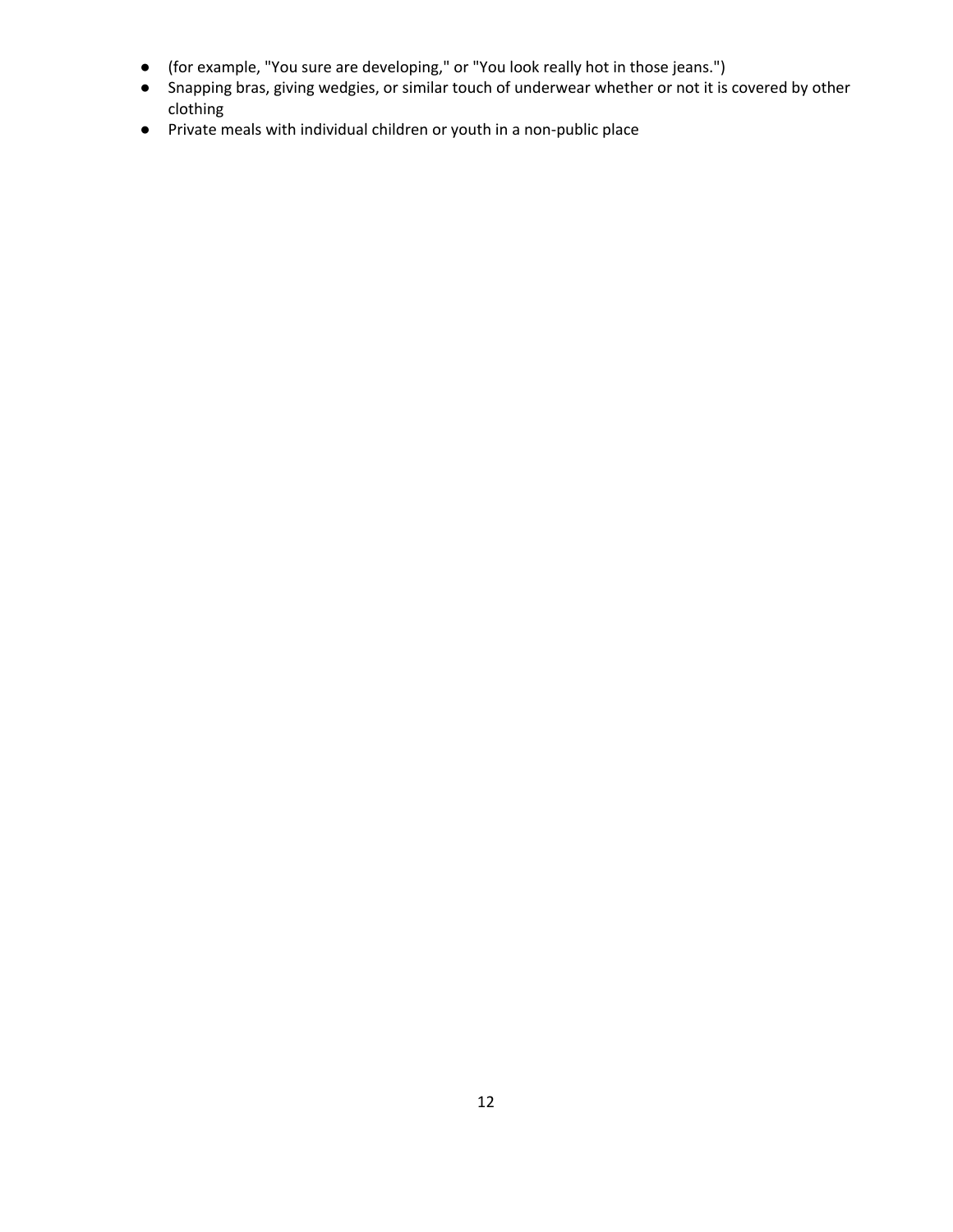### **APPENDIX B Confidential Notice of Concern**

Individual(s) of Concern:

Date of occurrence:

Time of occurrence:

Type of Concern (check all that apply): [] Inappropriate behavior with a child or youth [ ] Policy violation with a child or youth [ ] Possible risk of abuse

- [ ] Other concern:
- 1. Describe the situation: What happened, where it happened, when it happened, who was involved, who was present, who was notified? *Attach additional pages if needed.*
- 2. Has this situation ever occurred previously? *Attach additional pages if needed.*
- 3. What action was taken? How was the situation handled, who was involved, who was questioned, were police and/or Child Protection/Social Services called? If so, what was the date and means of report and name of person contacted? *Attach additional pages if needed.*
- 4. What is the follow-up plan? Does anyone else need to be notified? Will the situation need monitoring? Would you like someone to call you to discuss this situation? *Attach additional pages if needed.*

| Submitted by (Please print): ___________ |  |
|------------------------------------------|--|
| Telephone number(s): ______              |  |
| Address:                                 |  |
| Signature:<br>Date:<br>Reviewed by:      |  |

Upon completion, please submit to Senior Pastor and/or Council President or Council Vice-President.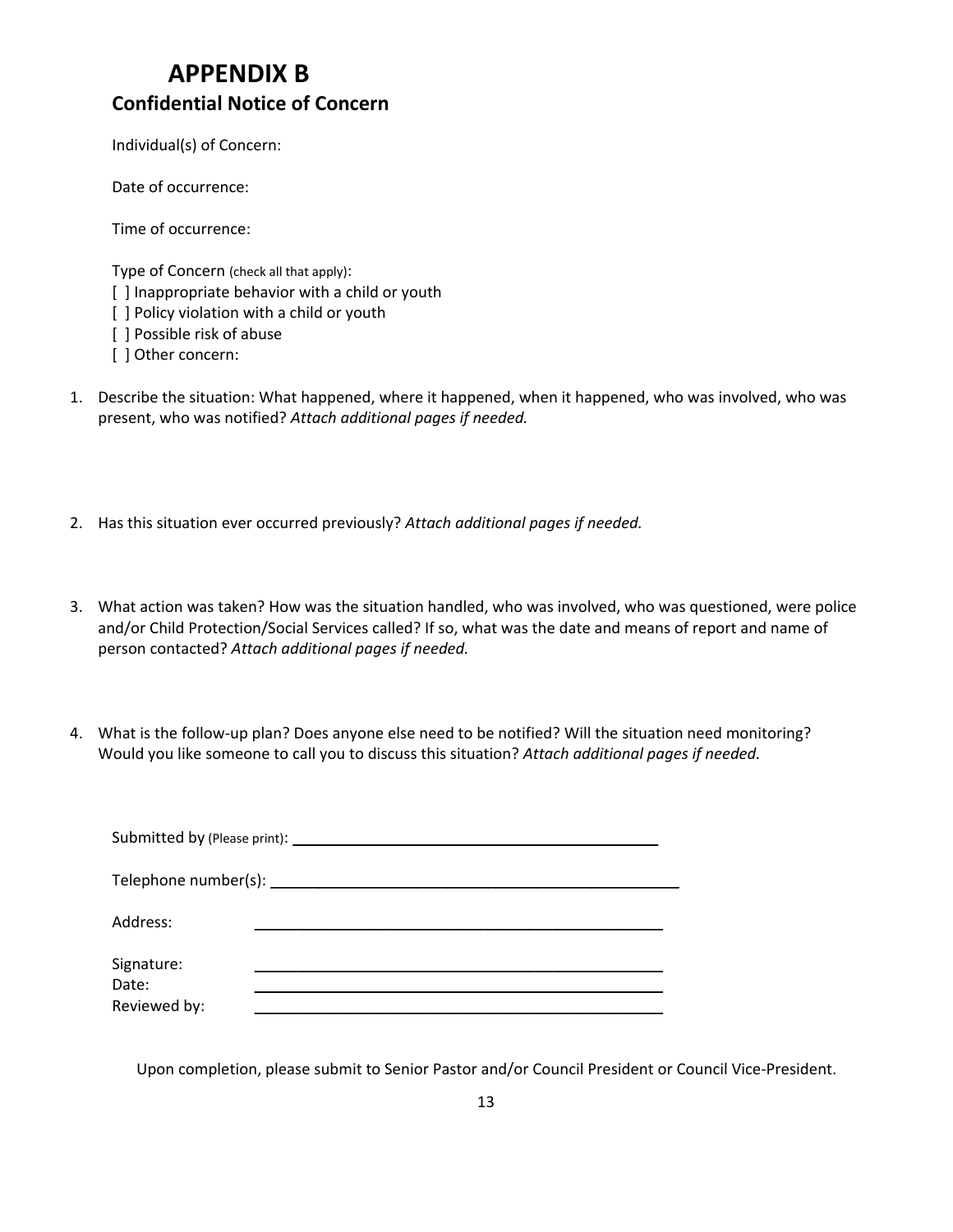### **APPENDIX C**

**APPLICATION to work with children or youth of Bethlehem Lutheran Church**

**APPLICANTS to be a key holder for the facility, grounds, or digital property of Bethlehem Lutheran Church** *and not work with youth* **should fill out APPENDIX D.**

| <b>Personal Information (Please print)</b>                                                                                                                                                                                   |  |                               |
|------------------------------------------------------------------------------------------------------------------------------------------------------------------------------------------------------------------------------|--|-------------------------------|
|                                                                                                                                                                                                                              |  |                               |
|                                                                                                                                                                                                                              |  | State: <u>Union Zip Code:</u> |
|                                                                                                                                                                                                                              |  |                               |
| Birth Date: ___________________________                                                                                                                                                                                      |  |                               |
| Are you a member of this church? Yes No (circle one)<br>(BLC insurance will not protect nonmembers in the event of litigation.)<br>If No, please indicate:<br>How long you have been attending BLC ?: vears/months (approx.) |  |                               |
| Name & address of church where you are a member:                                                                                                                                                                             |  |                               |

List position(s) in which you wish to serve (e.g. Sunday School Teacher):

The date you are available to begin service:

Please provide **two personal references within BLC** who are well acquainted with you and **one non-BLC reference**. Do not list relatives. Please include complete addresses and telephone numbers where they may be reached.

1.

2.

3.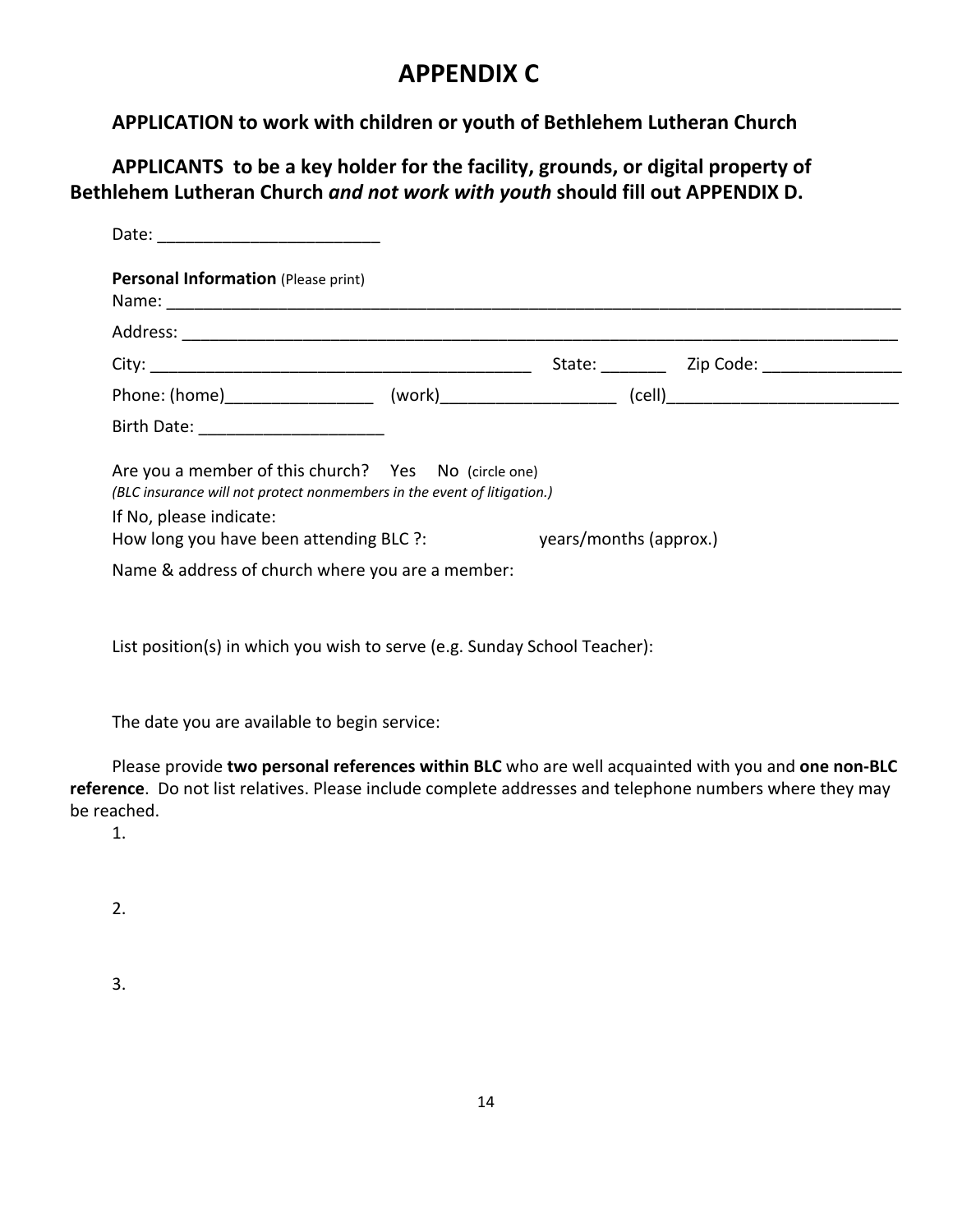### **Volunteer Statement** *(Read Carefully)*

*Read and initial each item to signify your agreement.*

I give permission to any references, person or organization, whether identified in this application or not, to give BLC any information (including opinions) regarding my character and fitness for volunteer service.

I release any individuals, church, reference, or any other person or organization, including record keepers, both collectively and individually, and whether or not identified in this application, from any liability for damages of whatever nature which may at any time result to me, my heirs, or family, on account of compliance or any attempts to comply with this authorization, excepting only the communication of knowingly false information.

I understand that I may consult with an attorney before signing this document. A facsimile or photocopy of this authorization shall be as valid as the original.

I understand that a criminal records check will be conducted on me, and I consent to any such check.

\_\_\_\_\_\_ I waive any right I may have to inspect any information provided about me by any person or organization described above.

\_\_\_\_\_\_ Should my application be accepted, I agree to be bound by the Bylaws and Policies of BLC in the performance of my services on behalf of the church.

I have received and read a copy of the Safe Haven Policy of Bethlehem Lutheran Church and agree to abide by the policies and practices contained therein.

I understand that a sexual relationship with a minor can lead to a felony conviction and imprisonment.

I also know that the church insurance policy may not provide legal defense in a sexual misconduct charge or pay any portion of a jury verdict assessed against me on account of such conduct. I state that I have carefully read the foregoing release and know the contents thereof and I sign this release as my own free act. This is a legally binding agreement which I have read and understand. I recognize that Bethlehem Lutheran Church (BLC) is relying on the accuracy of the information I provide on this application form. Accordingly, I attest and affirm that the information I have provided is absolutely true and correct.

Date:

Signature: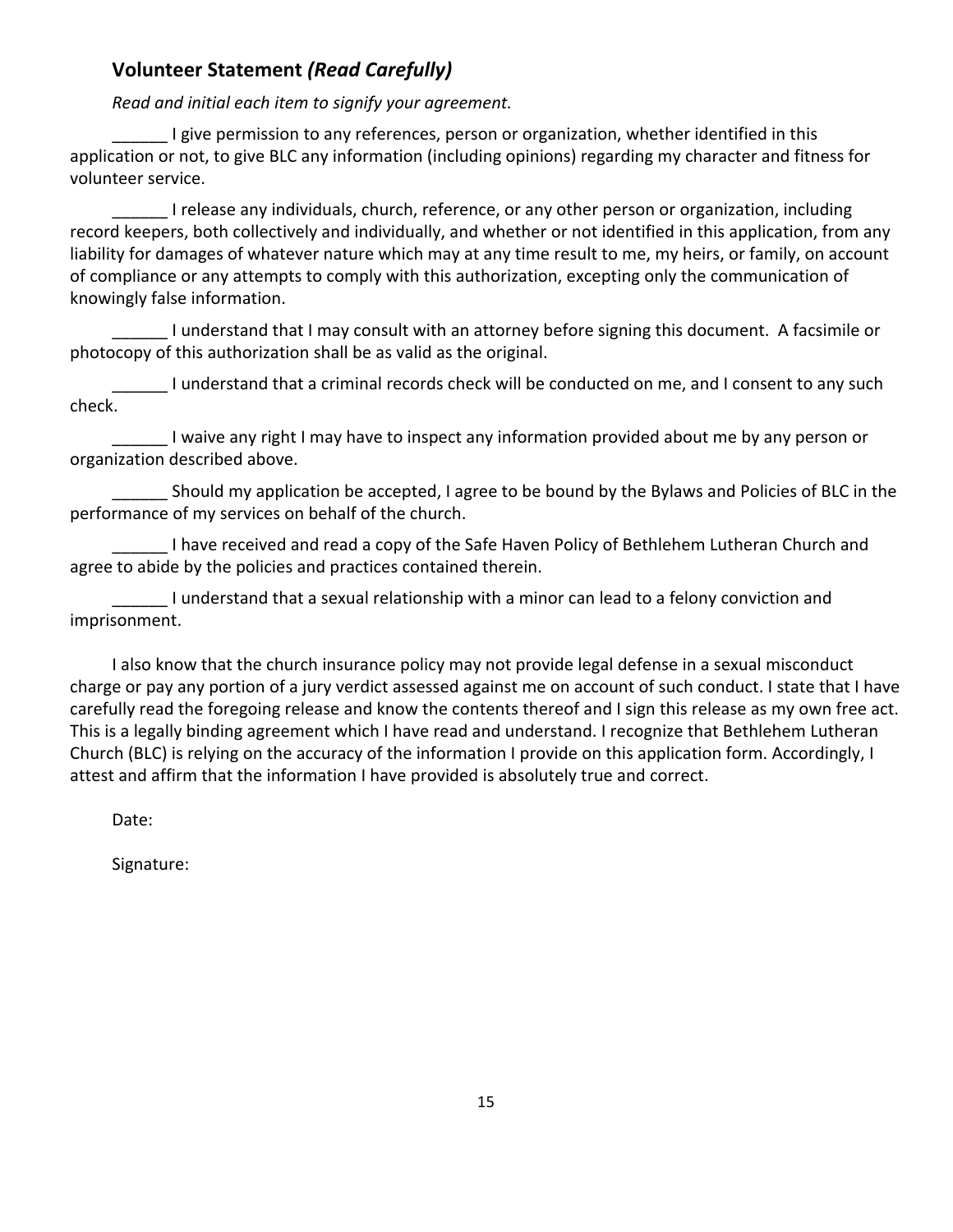### **Code of Conduct for the Protection of Children and Youth**

*Read and initial each item to signify your agreement to comply with the statement.*

I agree to do my best to prevent abuse and neglect among children and youth involved in church activities and services.

I agree to not physically, sexually or emotionally abuse or neglect a child or youth.

I agree to comply with the policies for **General Conduct for the Protection of Children and Youth** as defined in this **Safe Haven Policy**.

I agree to comply with the **Guidelines for Appropriate Affection** with children and youth.

In the event that I observe any inappropriate behaviors or possible policy violations with children or youth, I agree to immediately report my observations.

I acknowledge my obligation and responsibility to protect children and youth and agree to report known or suspected abuse of children or youth to appropriate church leaders and state authorities in accordance with this **Safe Haven Policy**.

I understand that the church will not tolerate abuse of children and youth and I agree to comply in spirit and in action with this position.

#### **Acknowledgment, Release and Signature**

To the best of my knowledge, the information contained in this application is complete and accurate. I understand that providing false information is grounds for not hiring me or choosing me for a volunteer position or for my discharge if I have already been hired or chosen. I authorize any person or organization, whether or not identified in this application, to provide any information concerning my previous employment, education, credit history, driving record, criminal conviction record, sexual offender registry or other qualifications for my employment or volunteering. I also authorize Bethlehem Lutheran Church to request and receive such information.

If hired or selected, I agree to be bound by Bethlehem Lutheran Church's policies and procedures, including but not limited to its **Safe Haven Policy** and **Code of Conduct for the Protection of Children and Youth**. I understand that these may be changed, withdrawn, added to or interpreted at any time at Bethlehem Lutheran Church's sole discretion and without prior notice to me. I also understand that my employment or volunteering may be terminated, or any offer or acceptance of employment or volunteering withdrawn, at any time, with or without cause, and with or without prior notice at the option of Bethlehem Lutheran Church or myself.

Nothing contained in this application or in any pre-employment or pre-volunteer communication is intended to or creates a contract between myself and Bethlehem Lutheran Church for employment, volunteering, or the provision of any benefit.

#### **I have read and understand the above provisions.**

Date:

Signature:

Print Name: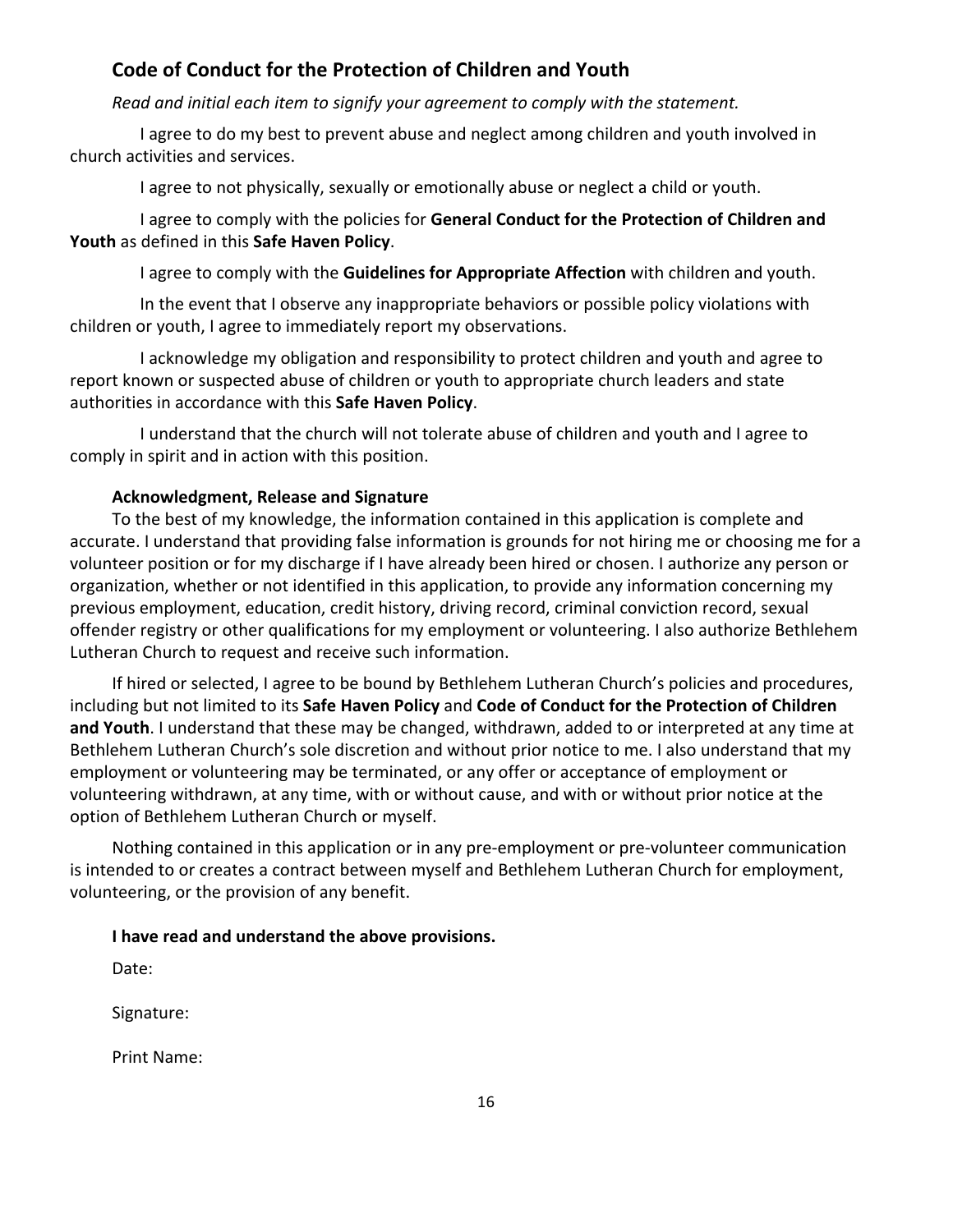### **General Conduct for the Protection of Children and Youth**

The disturbing and traumatic rise of physical and sexual abuse of children has claimed the attention of our nation and society. The following policies reflect our commitment to provide protective care of all children, youth, seniors, and the developmentally disabled and the volunteers who participate in church sponsored activities.

- 1. Anyone who has been convicted of either child sexual or physical abuse should not volunteer service in any church sponsored activity or program for children or youth.
- 2. Survivors of childhood sexual or physical abuse need the love and acceptance of this church family. Individuals who have such a history should discuss their desire to work with children or youth with Senior Pastor or Council President or Council Vice-President prior to engaging in any volunteer service.
- 3. Volunteers should observe the adult:child required ratios as previously stated.
- 4. Adult volunteers should immediately report any behaviors that seem abusive or inappropriate to their supervisor.

#### **Please answer each question. Your response will be kept fully confidential.**

As a church volunteer, do you agree to the above church policies regarding working with youth or children? Yes No (circle one)

*You may prefer to answer the following question in confidence with one of our professional staff rather than answering it on this form. The purpose of this question is to help you be aware of your own history and to help our pastoral staff in supporting you so that you are able to work with children and youth who may have trauma/abuse in their life, while still promoting your best health. If you answer "yes" or leave this question blank, our pastor will follow up with you. Answering "yes" (or leaving the following question unanswered), will not automatically disqualify you as an applicant for work with children or youth.*

Do you have a personal trauma history including any form of abuse? Yes No (circle one)

#### **I have read the above policy and agree to observe the safeguards listed.**

Date:

Signature:

Print Name: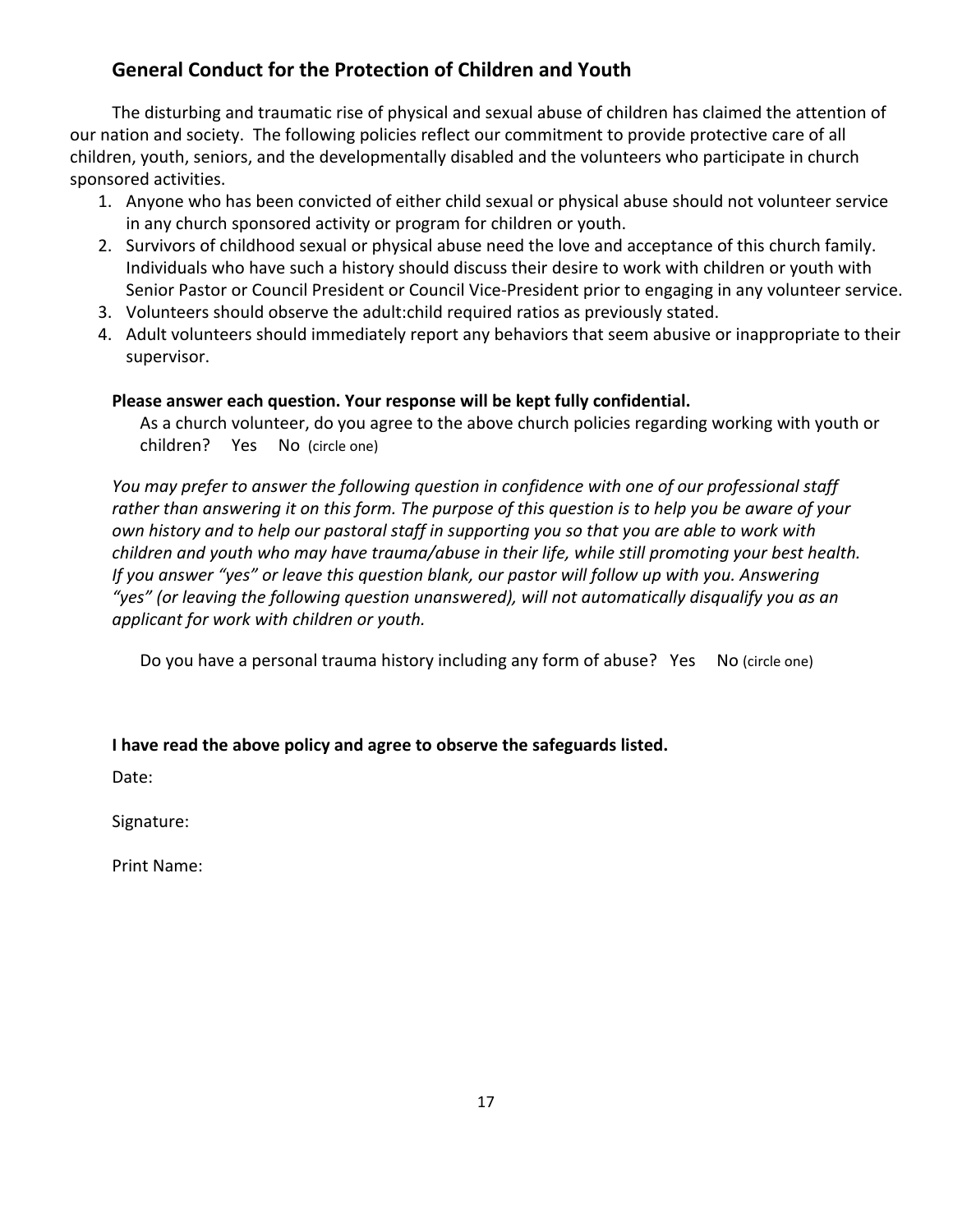### **APPENDIX D**

**APPLICATION to be a key holder for the facility, grounds, or digital property of Bethlehem Lutheran Church or to work on the Financial team.**

**(APPLICANTS to work with children or youth of Bethlehem Lutheran Church should fill out Appendix C.)**

| <b>Personal Information (Please print)</b>                                                                                                                                                                                   |  |  |                                                                                                           |  |  |  |  |
|------------------------------------------------------------------------------------------------------------------------------------------------------------------------------------------------------------------------------|--|--|-----------------------------------------------------------------------------------------------------------|--|--|--|--|
|                                                                                                                                                                                                                              |  |  |                                                                                                           |  |  |  |  |
|                                                                                                                                                                                                                              |  |  | State: <u>Zip Code:</u> Zip Code:                                                                         |  |  |  |  |
|                                                                                                                                                                                                                              |  |  | Phone: (home)______________________ (work)_________________________ (cell)_______________________________ |  |  |  |  |
| Birth Date: _________________________                                                                                                                                                                                        |  |  |                                                                                                           |  |  |  |  |
| Are you a member of this church? Yes No (circle one)<br>(BLC insurance will not protect nonmembers in the event of litigation.)<br>If No, please indicate:<br>How long you have been attending BLC ?: vears/months (approx.) |  |  |                                                                                                           |  |  |  |  |
| Name & address of church where you are a member:                                                                                                                                                                             |  |  |                                                                                                           |  |  |  |  |

List position(s) in which you wish to serve (e.g. Sunday School Teacher):

The date you are available to begin service:

Please provide **two personal references within BLC** who are well acquainted with you and **one non-BLC reference**. Do not list relatives. Please include complete addresses and telephone numbers where they may be reached.

1.

3.